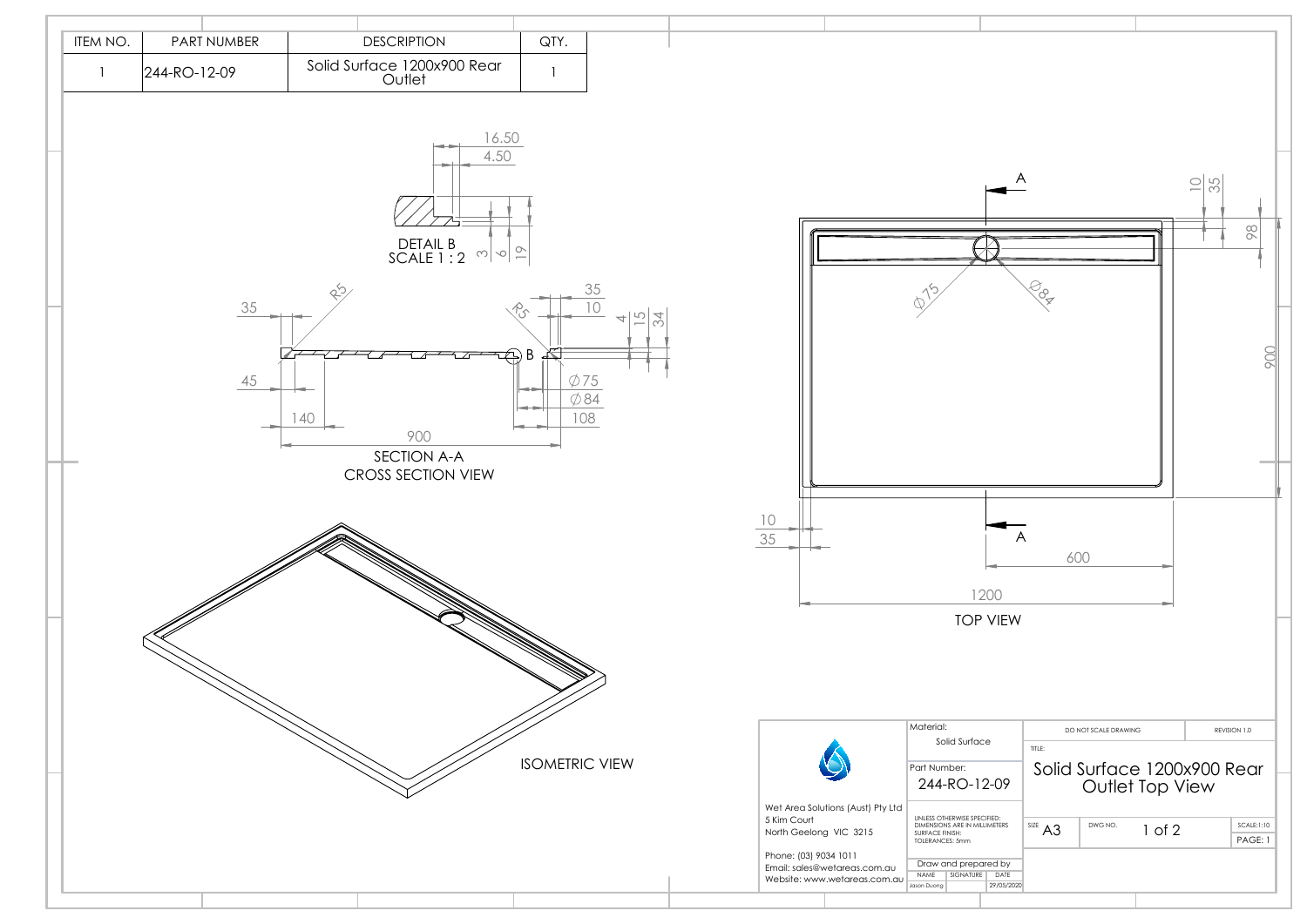

|                        | DO NOT SCALE DRAWING                                     |            |  | REVISION 1.0 |                   |  |
|------------------------|----------------------------------------------------------|------------|--|--------------|-------------------|--|
| Э                      | TITLE:                                                   |            |  |              |                   |  |
|                        | Solid Surface 1200x900 Rear<br><b>Outlet Bottom View</b> |            |  |              |                   |  |
| 2-09                   |                                                          |            |  |              |                   |  |
|                        |                                                          |            |  |              |                   |  |
| FIED:<br><b>METERS</b> |                                                          | DWG NO.    |  |              | <b>SCALE:1:10</b> |  |
|                        | $SIZE$ $A3$                                              | $2$ of $2$ |  | PAGE: 2      |                   |  |
|                        |                                                          |            |  |              |                   |  |
| ed by                  |                                                          |            |  |              |                   |  |
| DATE                   |                                                          |            |  |              |                   |  |
| 29/05/2020             |                                                          |            |  |              |                   |  |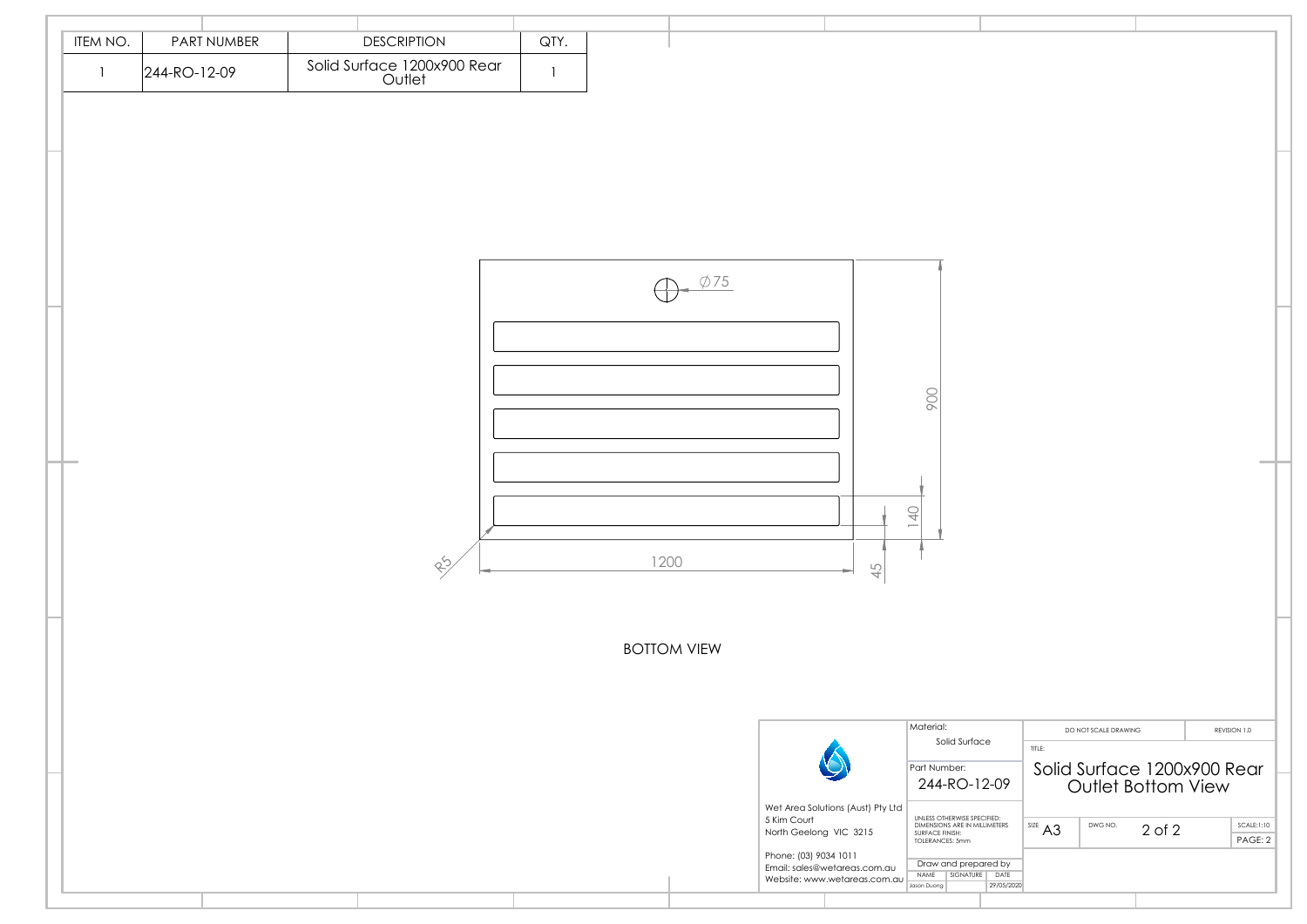